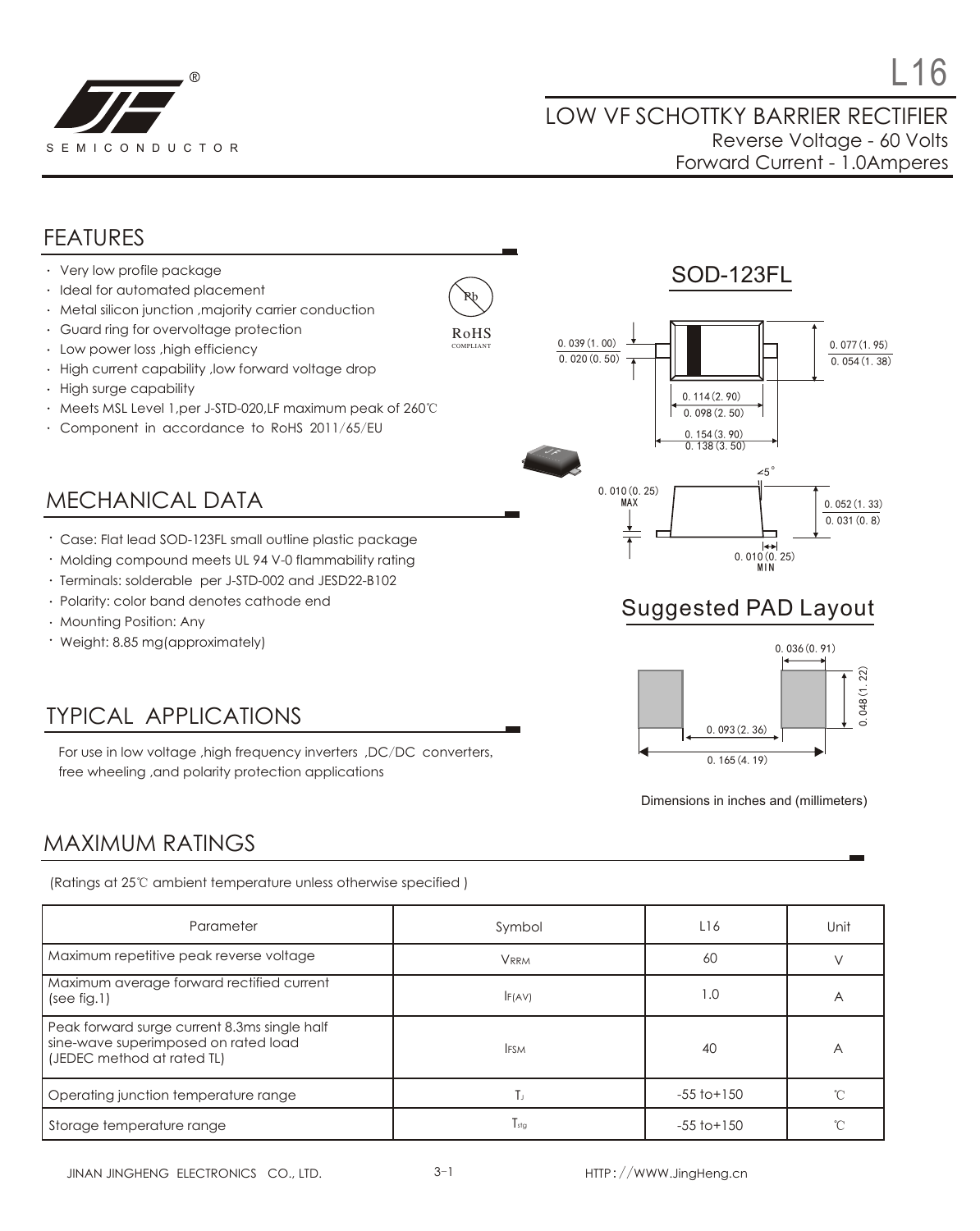# RATINGS AND CHARACTERISTIC OF L16

## ELECTRICAL CHARACTERISTCS (TA=25℃ Unless otherwise noted)

| Parameter                    | <b>Test Conditions</b> |                       | Symbol              | TYP. | MAX. | Unit   |
|------------------------------|------------------------|-----------------------|---------------------|------|------|--------|
| Instaneous forward voltage   |                        | $T_A = 25^{\circ}$ C  | $V_F$ <sup>1)</sup> | 0.53 | 0.55 | $\vee$ |
|                              | $IF=1.0A$              | $T_A = 100^{\circ}C$  |                     | 0.47 | 0.49 |        |
|                              |                        | $T_A = 125^{\circ}$ C |                     | 0.45 | 0.47 |        |
| Reverse current              | $V_R = 60V$            | $T_A = 25^{\circ}C$   | $R^{2)}$            | 60   | 150  | μA     |
|                              |                        | $T_A = 100^{\circ}C$  |                     | 5    | 10   | mA     |
|                              |                        | $T_A = 125^{\circ}C$  |                     | 15   | 30   |        |
| Typical junction capacitance | 4V, 1MHz               |                       | $C_{J}$             | 110  |      | pF     |

Notes: 1.Pulse test: 300 μs pulse width,1% duty cycle

2.Pulse test: pulse width≤40ms

## THERMAL CHARACTERISTCS (TA=25℃ Unless otherwise noted)

| Parameter                          | Symbol          | L16   | Unit |  |
|------------------------------------|-----------------|-------|------|--|
| Typical thermal resistance $^{3)}$ | $R_{\theta}$ JA | 206.0 | °C/W |  |
|                                    | $R_{\theta}$ JL | 118.0 |      |  |

3.PCB Mounted with The Suggested PAD Size

#### AVAILABALE PACK INFORMATION

| Product code  | Pack | Reel Size<br>(mm) | Quantity<br>(pcs/ree) | <b>Box Size</b><br>L×W×H<br>(mm) | Quantity<br>(reel/box) | Carton Size<br>L×W×H<br>(mm) | Quantity<br>(box/carton) |
|---------------|------|-------------------|-----------------------|----------------------------------|------------------------|------------------------------|--------------------------|
| L16-SOD-123FL | T/R  | $\Phi$ 330        | 7500                  | 330×35×333                       |                        | 364×364×360                  | 8                        |